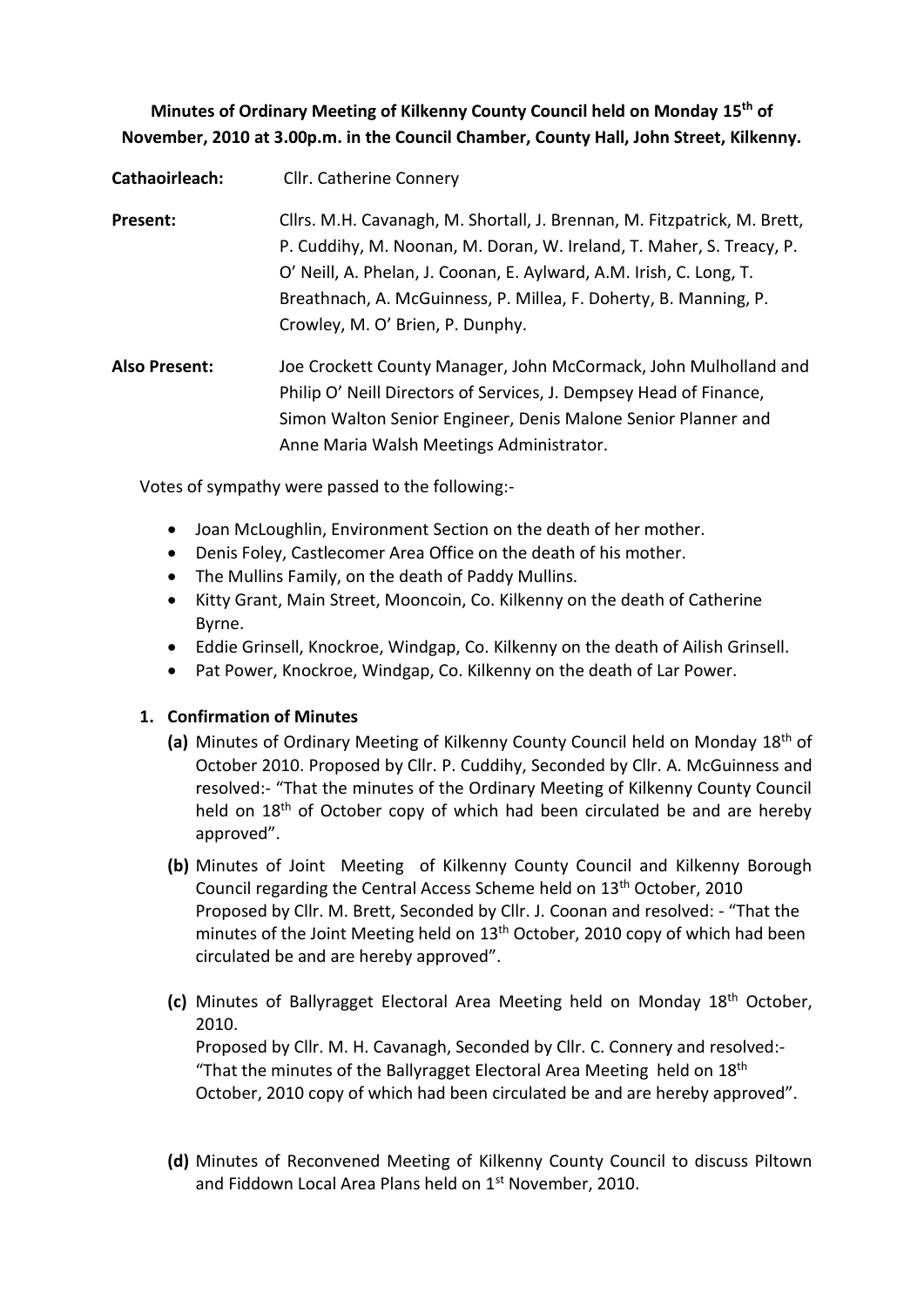Proposed by Cllr. F. Doherty, Seconded by Cllr. P. Dunphy and resolved:- "That the minutes of the Reconvened Meeting to discuss Piltown and Fiddown Local Area Plans held on 1<sup>st</sup> November, 2010 copy of which had been circulated be and are hereby approved".

- **(e)** Minutes of Joint Policing Committee Meeting held on 1st November, 2010 Proposed by Cllr. S. Treacy, Seconded by Cllr. E. Aylward and resolved:- "That the minutes of the Joint Policing Committee Meeting held on 1<sup>st</sup> November, 2010 copy of which had been circulated be and are hereby approved".
- **(f)** Minutes of SPC 3 Environmental Policy, Fire Services and Emergency Planning Meeting held on 3rd November, 2010. Proposed by Cllr. T. Maher, Seconded by Cllr. B. Ireland and resolved:- "That the minutes of the SPC 3 Meeting held on 3<sup>rd</sup> November, 2010 copy of which had been circulated be and are hereby approved".
- **(g)** Minutes of SPC 5 Arts, Culture, Heritage, Tourism and Education Meeting held on 15<sup>th</sup> October, 2010. Proposed by Cllr. P. Crowley, Seconded by Cllr. B. Manning and resolved:- "That the minutes of SPC 5 Meeting held on 15<sup>th</sup> October, 2010 copy of which had been circulated be and are hereby approved".

# **2. Business prescribed by Statute, Standing Orders or Resolutions of the Council.** - **Gnó forordaithe do réir Reachtaíochta, Orduithe Seasta, nó Rúin an Chomhairle.**

# **(a) Housing Disposal - Tithíocht Díuscairt**

Proposed by Cllr., M. O' Brien Seconded by Cllr.S. Treacy and resolved:- "That Kilkenny County Council hereby approves of the disposal of its interest in property at No. 42 Cloghabrody Heights, Thomastown, Co. Kilkenny to Michael Molyneaux in accordance with the terms of the Housing Acts 1966 to 2002"

# **(b) Water Services - Seirbhísí Slántaíochta**

That Drakelands Extension Group Water Scheme be taken in Charge

Proposed by Cllr. P. Cuddihy, Seconded by Cllr. J. Coonan and resolved: - "That the Council take in charge this scheme subject to the normal conditions".

#### **(c) Planning – Pleanail**

Proposed Additions and Deletions to Kilkenny County Council's Record of Protected Structures – Deferred to Meeting on the  $25<sup>th</sup>$  November, 2010 at 2.30p.m.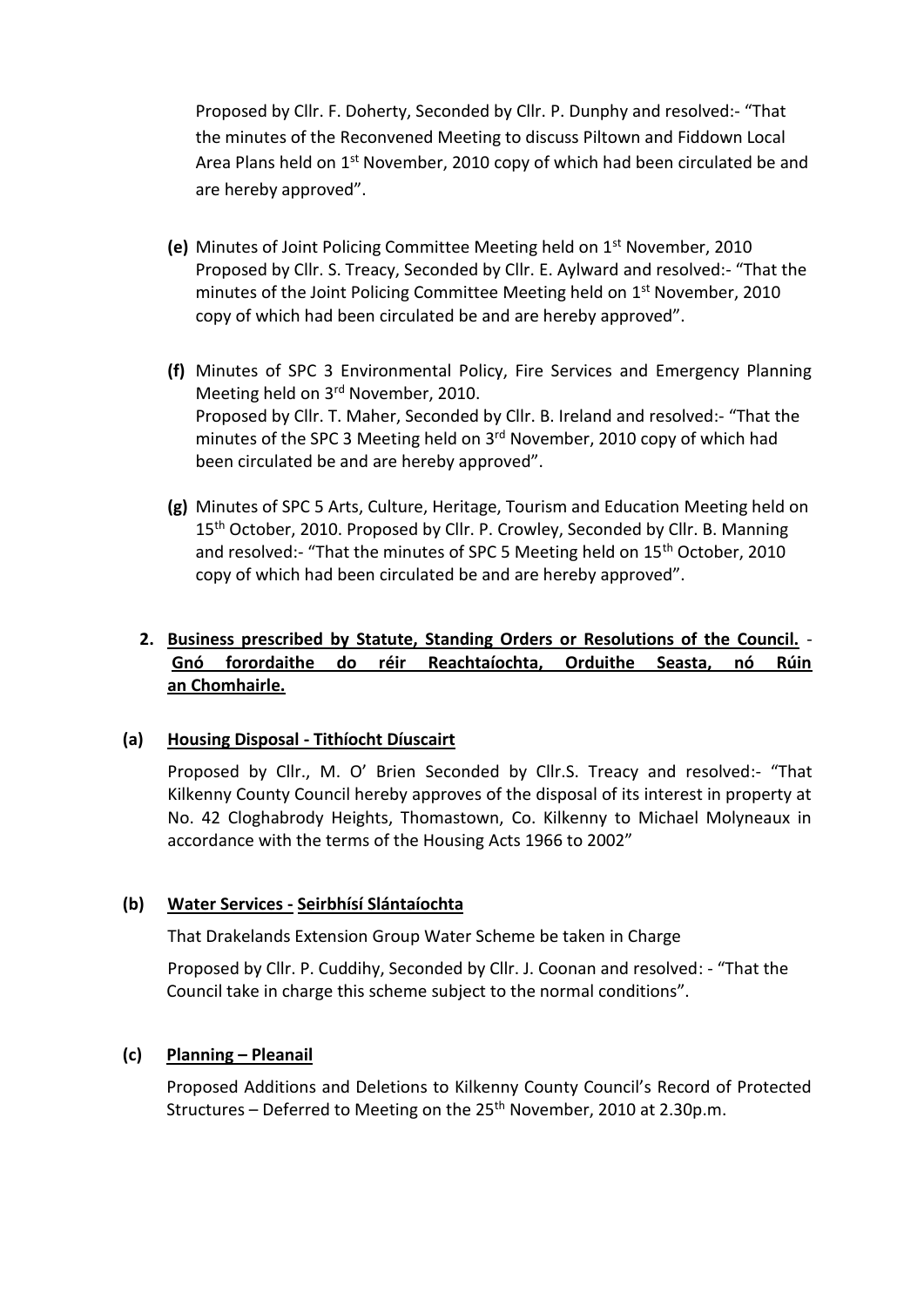## **(d) Finance – Airgeadas**

Mr. John Dempsey Head of Finance outlined to the members that the overdraft approval for the current year is €20million and the Council is seeking the same amount for the entire year in 2011. Approval of the Council is required in order to seek sanction of the Minister.

Proposed Cllr. T. Maher, Seconded by Cllr. P. Cuddihy and agreed:- "That subject to the sanction of the Minister for the Environment and Local Government, Kilkenny County Council hereby approves overdraft borrowings to a maximum amount of €20,000,000 for the full year ending 31<sup>st</sup> December 2011".

## **(e) Roads – Bóithre**

Winter Maintenance – Section 85 Agreement with Carlow, North Tipperary and South Tipperary County Council's.

Report on Section 85 agreements with Carlow, North Tipperary and South Tipperary had been circulated. Mr. J. Mulholland outlined to the members the service provided on the Road network with adjoining counties.

Proposed by Cllr. P. Cuddihy, Seconded by Cllr. M.H. Cavanagh and agreed:- " That Kilkenny County Council, further to report and recommendation dated 26<sup>th</sup> October, 2010 together with attached map entitled 'Section 85 Agreement Motorway Maintenance North Tipperary/Kilkenny', being of the opinion that it would be more efficient to so do, enters into a Section 85 Agreement with North Tipperary County Council such that;

• Salting services of the M8 main line (both directions) through County Kilkenny, from the Kilkenny/Tipperary County Boundary to the Kilkenny/Laois County Boundary are undertaken by North Tipperary County Council on behalf of Kilkenny County Council".

Proposed by Cllr. P. Cuddihy, Seconded by Cllr. M. H. Cavanagh and agreed:- " That Kilkenny County Council, further to report and recommendation dated  $26<sup>th</sup>$ October, 2010 together with attached map entitled 'Section 85 Agreement Motorway Maintenance Carlow/Kilkenny' being of the opinion that it would be more efficient to so do, enters into a Section 85 Agreement with Carlow County Council such that:

- Salting Services on the M9 mainline southwards from the Carlow/Kilkenny county boundary to Junction 7.
- Salting Services to the off-ramp south bound at Junction 7 of the M9 and Salting Services to the on-ramp northbound at Junction 7.
- Salting Services on the M9 mainline northwards from Junction 7 to the Carlow/Kilkenny county boundary are undertaken by Carlow County Council on behalf of Kilkenny County Council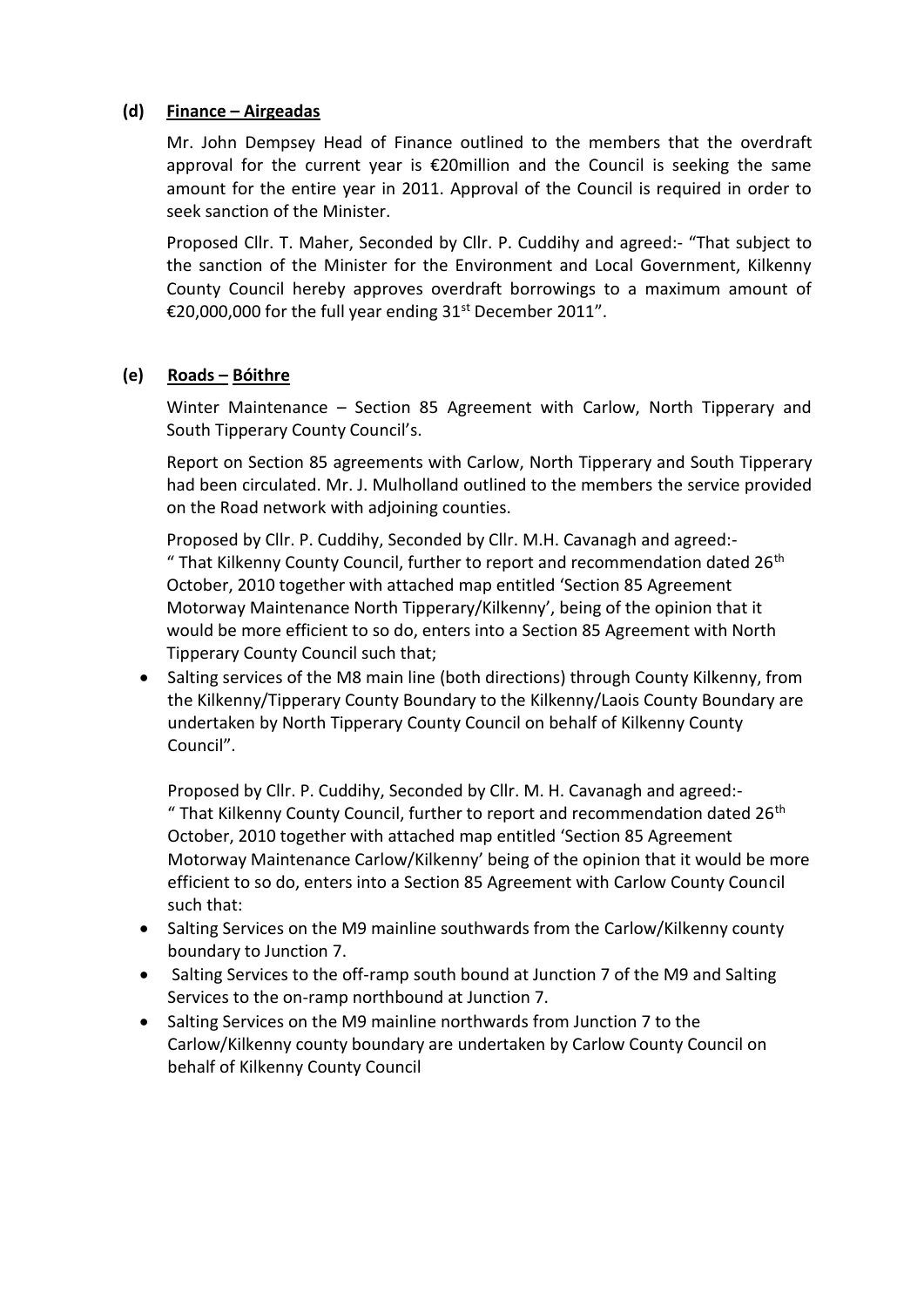# **(f) Corporate - Gnóthaí Corparáideacha**

**(i)** Proposed Dunmore Land Lease

At the outset the County Manager outlined to the members that requests had been received from the Kilkenny County Board in relation to accessing lands for pitch development. Following on from this a proposal has emerged to explore the use of land at Dunmore for pitch facilities for the County hurling panels.

Mr. Simon Walton Senior Engineer advised members that management were seeking Member's approval in principle to progress this proposal and that consultation would be required with the community and also the EPA. He stated that the landfill operation had ceased in 2010 and that we had now moved into after care. The after care of the landfill is being carried out in accordance with the requirements of the EPA Licence. There are two proposals being considered for the use of the land at Dunmore. One is to facilitate playing pitches for the Kilkenny County Board and this will involve use of 9.5 acres and the second proposal is to provide a mountain biking facility. The land will be leased to the County Board for an extended period.

Contributions were received from Cllrs. J. Coonan, P. Cuddihy, M. Brett, M. H. Cavanagh, M. Noonan, T. Breathnach, P. O' Neill, J. Brennan, B. Manning, P. Dunphy, M. O' Brien, C. Connery.

The members welcomed the proposal and it was agreed by all that early consultation should take place with the local community. A committee was set up in order to deal with the issues in relation to the Dunmore Landfill site and a separate community fund has been established for use by the community.

Members agreed that the proposed project would be of benefit to all citizens of Kilkenny. Some concerns were raised in relation to traffic and other uses being made of the adjoining lands. Members requested that the County Council engage with the other agencies such as Sports partnership and Leadership groups in order to develop these lands for wider benefit to the communities in Kilkenny. It was suggested that the proposal to lease the land to the County GAA Board would be of benefit to all county hurling teams and that all teams would have access to this facility and development.

In reply to queries raised by members the County Manager stated that the proposal would be to give a long term lease to the county board and that the county board would be funding the cost of any development on this site. Mr. Philip O' Neill advised that Management will be engaging with the local community and that a meeting will be held within the next 2 weeks in order to brief them in relation to the proposal and to discuss the separate matter of the landfill community fund.

It was proposed by Cllr. M. Brett and seconded by Cllr. M. H. Cavanagh and agreed to proceed with preparing proposals for the use of the land at Dunmore Landfill site.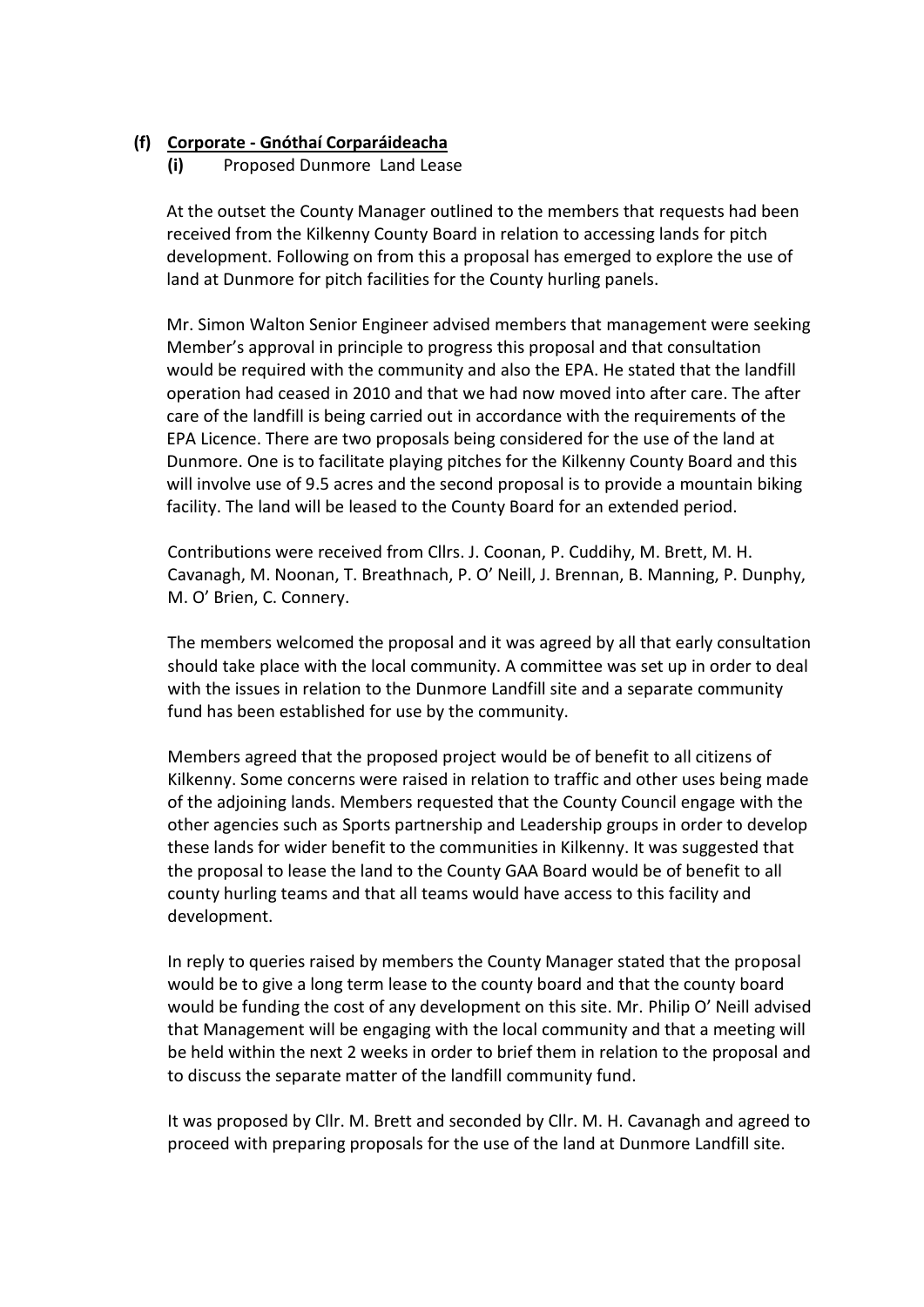**(ii)** Construction of a 2 Bay Fire Station & Associated site works at Griaguenamanagh, Co. Kilkenny.

Cllrs. A. Phelan and S. Treacy requested information on the proposed timeframe for construction, other issues for site use and entrance to the site.

Mr. J. Mulholland advised members that a request for funding has been sent to the Department. The current design facilitates future uses for the site.

Proposed by Cllr. A. Phelan, Seconded by Cllr. S. Treacy and agreed: - "In accordance with Article 179 of the Local Government (Planning and Development) Act, 2000 and Part 8 of the Local Government (Planning and Development) Regulations, 2001, approval is hereby sought for Kilkenny County Council to carry out the following development: Construction of a 2 Bay Fire Station and associated site works at Graiguenamanagh, Co. Kilkenny".

#### **3. Urgent Correspondence - Comhfhreagras Práinneach**

Cllr. M. H. Cavanagh proposed that "Kilkenny County Council calls on the Government to recognise the unique and vital role of the postal service in Ireland as a means of communication, as a vital economic tool and as an intrinsic part of the community".

Seconded by Cllr. M. Fitzpatrick and agreed.

Contributions were made by Cllrs. M.H. Cavanagh, M. Fitzpatrick and A. Phelan outlining that the postal service is being privatised and that the contact from the postal employees may be the only point of contact for people living in rural areas. Concerns were expressed that the service maybe concentrated in the urban area to the detriment of rural areas.

Cllr. Connery advised the members that a letter has been sent to the HSE asking for a representative to attend at a Council meeting to make a presentation on the reconfiguration of services in the South East. Contributions were made by Cllr. P. Crowley, J. Coonan, M. O' Brien, P. O' Neill and T. Maher.

A final report on reconfiguration of services is not due until the middle of 2011 and that public consultation will take place and a new clinical lead is due to be appointed.

Cllr. Noonan expressed concerns at the inadequate response received from Department of Enterprise, Trade & Innovation in relation to low cost selling of alcohol in off licences. Contributions were made by Cllr. P. Crowley, M. O' Brien and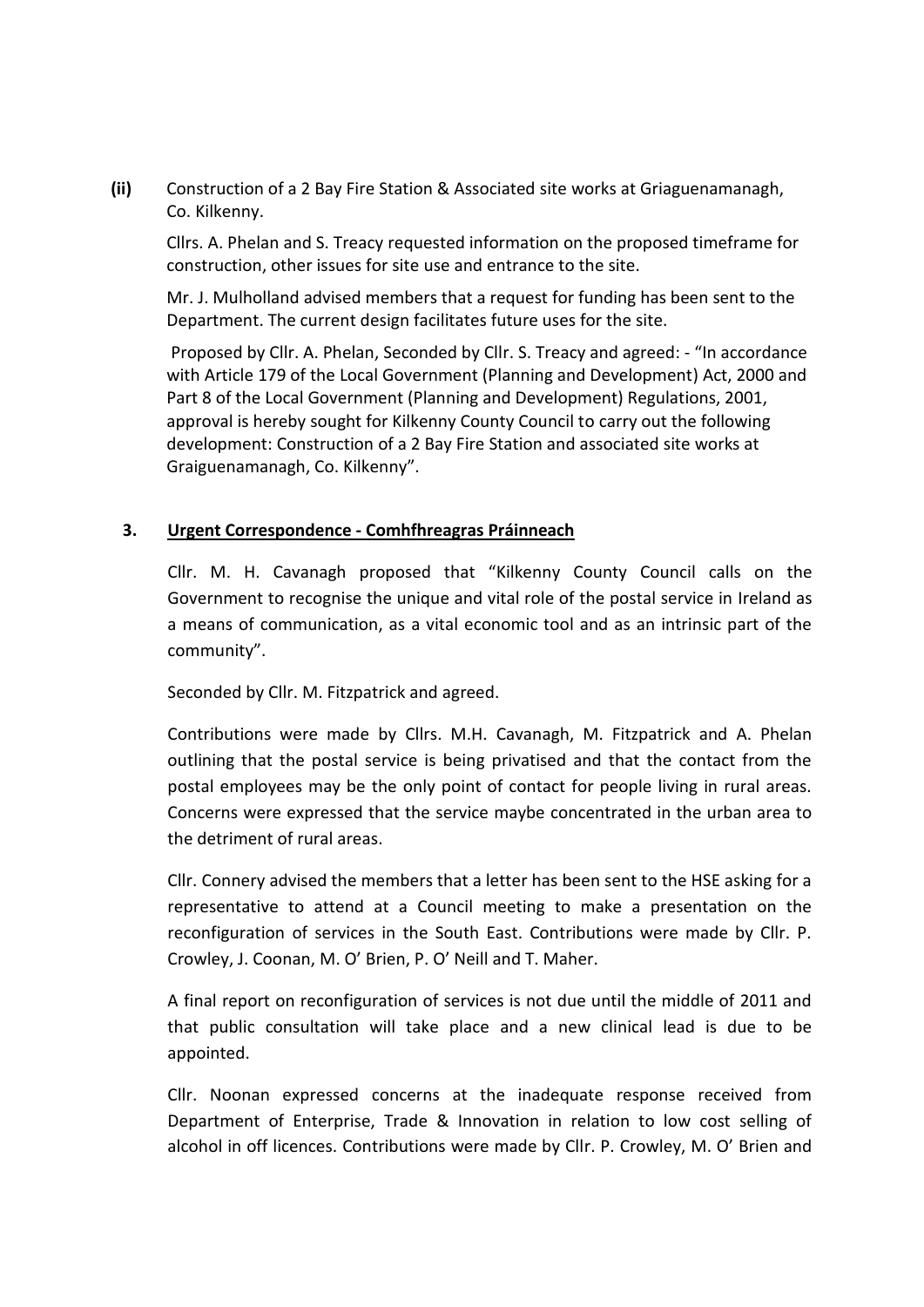P. Cuddihy in relation to the general availability of alcohol and other drugs for sale. Ireland has the highest rate of alcohol consumption by young people in Europe.

#### **4. Business adjourned from a previous Meeting - Gnó ar athló ó chruinniú roimhe seo:** None

## **5. Fix Dates and Times of Meetings - Dátaí agus Amanta do chruinnithe a shocrú:**

- **(a)** Schedule of meetings from November January 2011. The schedule as circulated was agreed.
- **(b)** Fix Dates for County Budget Meeting and Briefing Sessions Mr. J. Dempsey outlined the period for holding budget meeting.

Contribution by Cllrs. P. Cuddihy, M. H. Cavanagh, T. Maher, P. O'Neill, M. O' Brien.

Discussions ensued in relation to proposed reductions in local government grant, cuts to services, adequate time to be given to members to consider the draft budget.

County Manager advised the members that the members will be given more time to consider the budget. Indications are that there will be a 10% to 15% reduction in Local Government Fund grant. The budget details will be made available to them at the earliest opportunity.

It was agreed by all members that the budget meetings would be as follows:-

- **1 st December 2010 Briefing to CPG**
- **13th December 2010 Briefing to Full Council in Committee at 10.00a.m.**
- **22nd December 2010 Statutory Budget Meeting at 3.00p.m.**
- **Normal monthly meeting will proceed on Monday 20th December at 3.00p.m.**

# **6. Consideration of Reports and Recommendations of Committees of the Council - Plé ar Thuairiscí agus Moltaí ó Choistí an Comhairle:**

- **(a)** Report on Ballyragget Electoral Area Meeting held on 18th October, 2010- Proposed by Cllr. J. Brennan, Seconded by Cllr. M. Shortall and agreed.
- **(b)** Report on Strategic Policy Committee Meeting No. 3 held on Wednesday 3rd November, 2010 Proposed by Cllr. P. Cuddihy, and Seconded by Cllr. M. H. Cavanagh and agreed.
- **(c)** Report on Strategic Policy Committee Meeting No. 5 held on 15th October, 2010. Proposed by Cllr. P. Crowley, Seconded by Cllr. J. Coonan and agreed.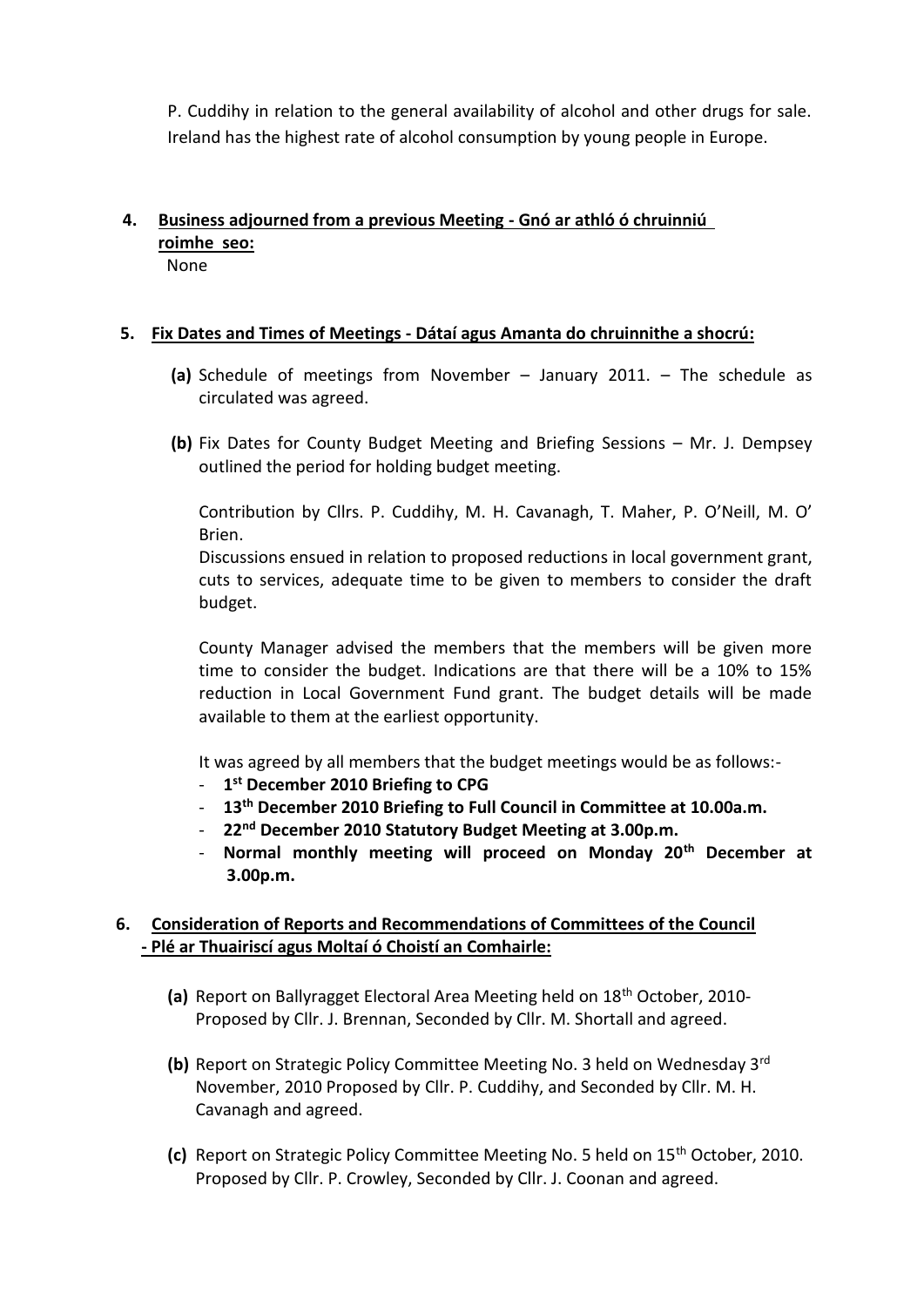## **7. Other Business set forth in the Notice convening the Meeting - Gnó Eile romhainn i bhFógra reachtála an Chruinnithe** None

## **8. Education & Training**

Proposed by Cllr.B. Ireland, Seconded by Cllr. J. Brennan and agreed.

## **9. Matters Arising from Minutes - Gnótha ag éirí as Miontuairiscí**

Cllr. M. O' Brien requested clarification on minutes of meeting held on  $13<sup>th</sup>$  October, 2010 in relation to the Central Access Scheme. He stated that the resolution passed by members at that meeting appears to prioritise the Central Access Scheme over the Northern Ring Road Extension and limited the Council's ability to secure funds for the ring road extension. Mr. J. Mulholland advised members that work is continually being done on the northern ring road extension and the project is being put forward for funding. The Council will be receiving updates on this project in the future.

Cllr. C. Connery agreed to note the concerns of Cllr. O' Brien in the minutes of this meeting.

Minutes of Special meeting held on  $1<sup>st</sup>$  November 2010 will be amended to include the attendance of Cllr. F. Doherty which was omitted in error.

# **10. Any Other Business - Aon Ghnó Eile** None

# **11. Notices of Motion - Fógraí Rúin:**

# **9(10) Cllrs. Pat Dunphy, Anne Marie Irish, Fidelis Doherty, Cora Long, Tomas Breathnach and Eamon Aylward.**

Proposed by Cllr. P. Dunphy, Seconded by Cllr. A.M. Irish and agreed**: -** "That Kilkenny County Council strongly requests the National Roads Authority to solve the dangerous junctions at the Ink Bottle and The Tower on the N24 in Piltown as part of the Carrick on Suir By Pass Roads Improvement Scheme"

Cllr. P. Dunphy requested that the Council write to the NRA as this is a very dangerous junction and that the Carrick-on-Suir By Pass proposals presents an opportunity to address the safety issues at these junctions. Contributions were received from Cllr. C. Long, F. Doherty, T. Breathnach and T. Maher. It was requested that members be invited to meetings in relation to the Carrick on Suir By Pass.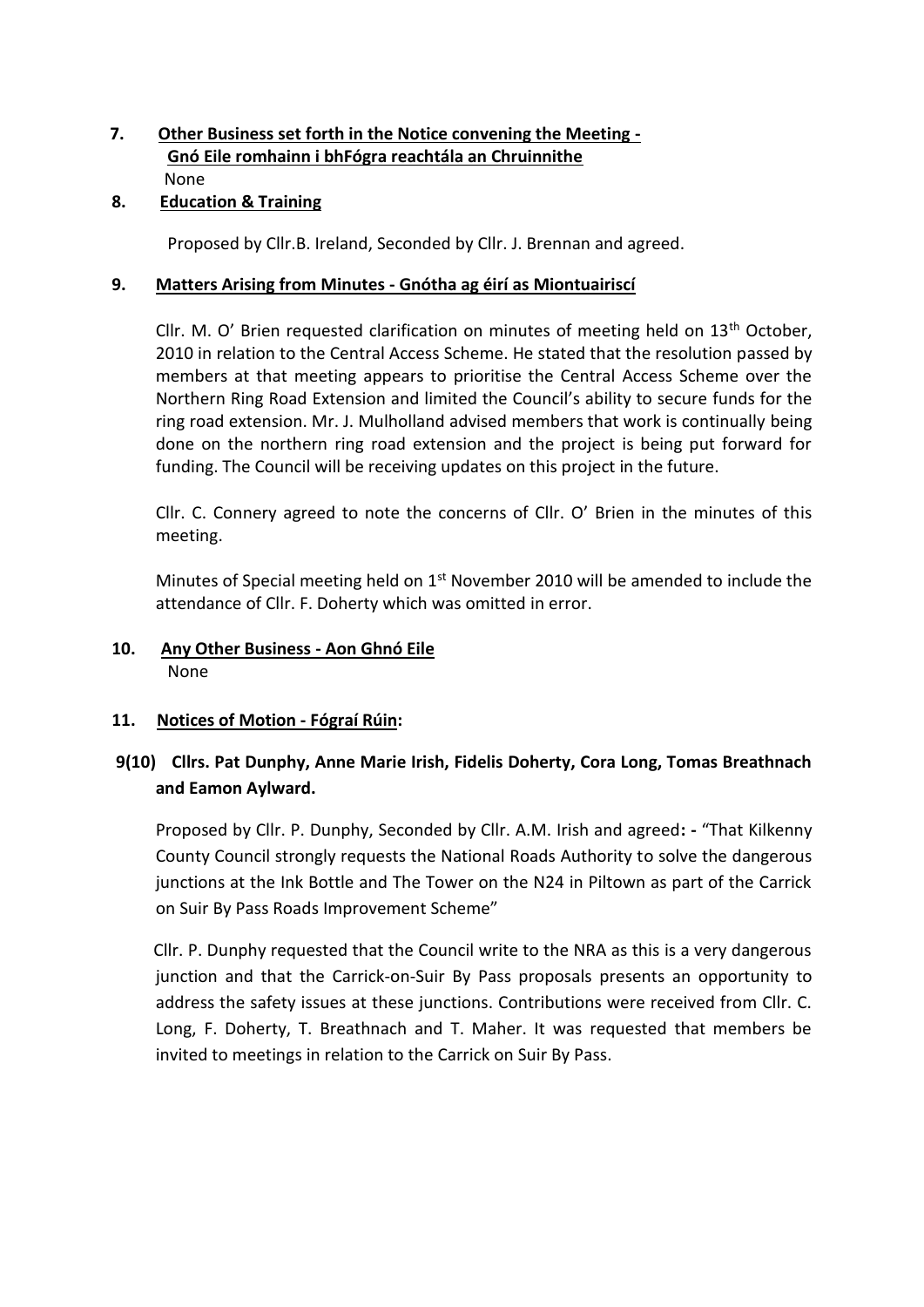# **12. Notices of Motion from other local authorities seeking support of Kilkenny County Council County Council - Fógraí i dtaobh Rúin ó Údaráis Áitiúla eile ag lorg tacaíochta ó Chomhairle Chontae Chill Chainnigh:**

## **46(10) Monaghan Town Council – 14th October, 2010**

"That this Council vehemently opposes any proposal to abolish Town Councils, a move that would deprive the citizen's access to the most basic form of democracy". **Noted.** 

## **47(10) Galway County Council – 26th October, 2010.**

"That Galway County Council requests the Government to defer the idea of a directly elected Mayor for Dublin. The monies saved should be distributed to the County and City Enterprise Boards to help generate jobs throughout the Country. The exceptional talent available in this Country needs to be encouraged into business and the County and City Enterprise Boards should be utilized to help this job creation happen. The workforce available should be encouraged to become involved in schemes which will up skill people in Business, Technology and practical knowledge".

#### **Noted**

# **48(10) Waterford City Council – 27th October, 2010.**

"That this Council, recognising that,

- The National Minimum Wage is an important instrument designed to prevent worker exploitation.
- Low paid workers and those on the minimum wage are struggling to get by and cannot afford to take any reduction in their incomes.
- Any reduction in the minimum wage or the incomes of low paid workers would force more families to rely on supplementary welfare assistance from the state.
- Economic Recovery will not be achieved by driving down wages or by becoming a low wage economy.

Opposes any reduction in the National Minimum Wage". **Noted** 

#### **49(10) Mayo County Council – 29th October, 2010**

"That the members of Mayo County Council call on the Minister for the Environment to immediately bring into operation Section 60 of the Civil Liability Act, 1961, and that the Motion, when passed, be sent to every other Local Authority seeking their support". **Noted** 

#### **50(10) Monaghan Town Council – 5 th November, 2010**

"That this Council calls on the Government to address the plight of the selfemployed, who now find themselves unemployed, to access welfare assistance more speedily".

**Noted.**